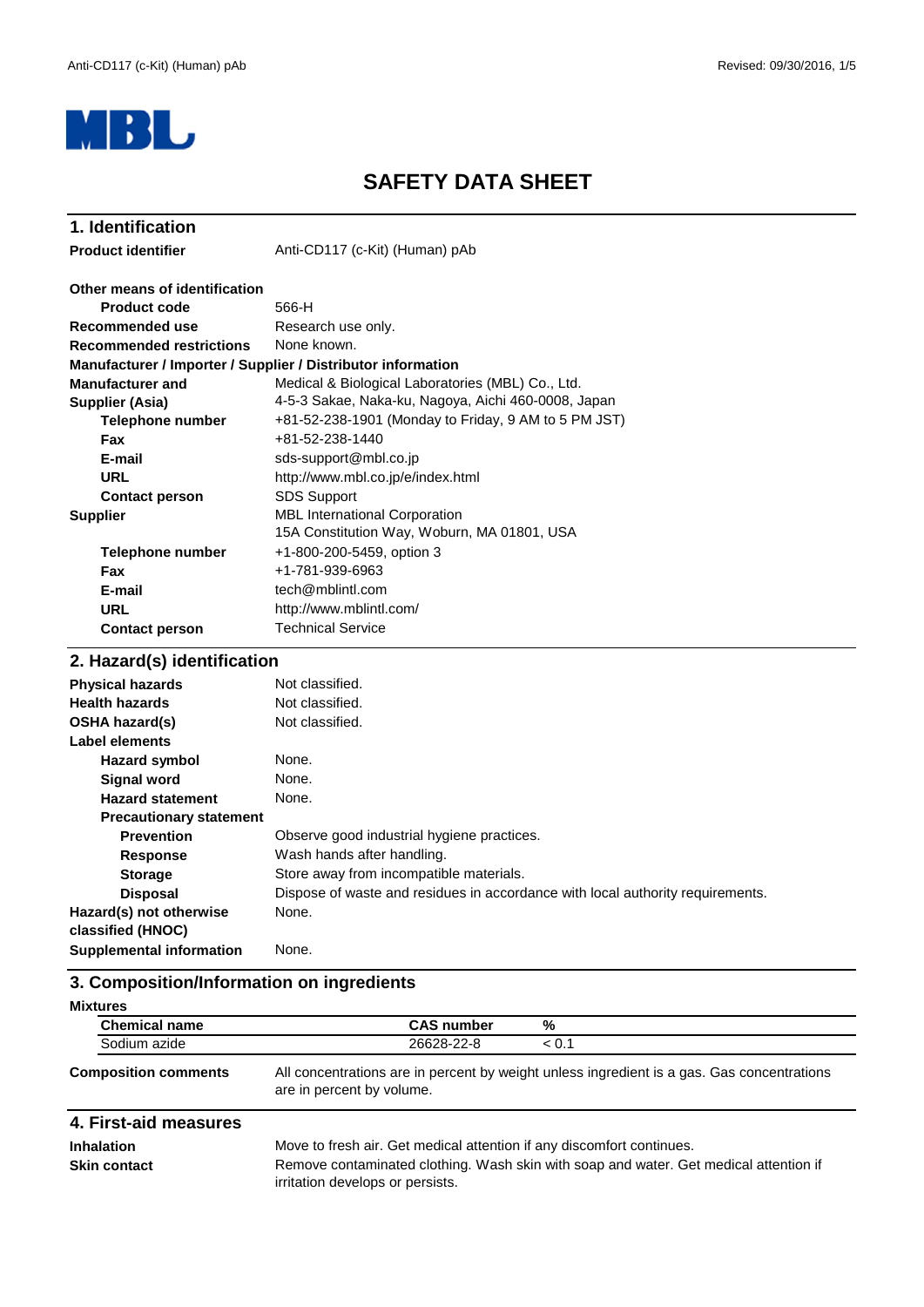| Eye contact                                                                  | Rinse immediately with plenty of water, also under the eyelids. Get medical attention if<br>irritation develops or persists. |
|------------------------------------------------------------------------------|------------------------------------------------------------------------------------------------------------------------------|
| Ingestion                                                                    | Rinse mouth thoroughly. Get medical attention if any discomfort occurs.                                                      |
| Most important symptoms/<br>effects, acute and delayed                       | Dry skin.                                                                                                                    |
| Indication of immediate<br>medical attention and special<br>treatment needed | Treat symptomatically.                                                                                                       |
| <b>General information</b>                                                   | Get medical attention if any discomfort develops.                                                                            |

## **5. Fire-fighting measures**

| Suitable extinguishing media                                        | Use fire-extinguishing media appropriate for surrounding materials.                                                                                      |
|---------------------------------------------------------------------|----------------------------------------------------------------------------------------------------------------------------------------------------------|
| Unsuitable extinguishing<br>media                                   | None known.                                                                                                                                              |
| Specific hazards arising from None known.<br>the chemical           |                                                                                                                                                          |
| Special protective equipment<br>and precautions for<br>firefighters | Self-contained breathing apparatus, operated in positive pressure mode and full protective<br>clothing must be worn in case of fire.                     |
| Fire-fighting equipment/<br>instructions                            | Move containers from fire area if you can do it without risk. Use water spray to cool<br>unopened containers. Prevent entry to sewers and public waters. |
| <b>General fire hazards</b>                                         | The product is non-combustible.                                                                                                                          |
| C Apoidontal release moneures                                       |                                                                                                                                                          |

#### **6. Accidental release measures**

| <b>Personal precautions,</b><br>protective equipment and<br>emergency procedures | Avoid inhalation of mist and contact with skin and eyes. For personal protection, see Section<br>8 of the SDS. |
|----------------------------------------------------------------------------------|----------------------------------------------------------------------------------------------------------------|
| <b>Methods and materials for</b>                                                 | Absorb spillage with suitable absorbent material. After removal, flush contaminated area                       |
| containment and cleaning up                                                      | thoroughly with water. For waste disposal, see Section 13 of the SDS.                                          |
| <b>Environmental precautions</b>                                                 | Prevent further leakage or spillage if safe to do so.                                                          |

## **7. Handling and storage**

|                                                                           | <b>Precautions for safe handling</b> Avoid contact with eyes and prolonged skin contact. Wash hands after handling. Observe<br>good industrial hygiene practices. |
|---------------------------------------------------------------------------|-------------------------------------------------------------------------------------------------------------------------------------------------------------------|
| Conditions for safe storage,<br>including any<br><i>incompatibilities</i> | Keep container tightly closed. Store away from incompatible materials.                                                                                            |

#### **8. Exposure controls/personal protection**

#### **Occupational exposure limits**

|  |  | US. ACGIH Threshold Limit Values |
|--|--|----------------------------------|
|--|--|----------------------------------|

| <b>Components</b>                                                                             | Type    | Value                  |  |
|-----------------------------------------------------------------------------------------------|---------|------------------------|--|
| Sodium azide (CAS 26628-22-8)                                                                 | Ceiling | $0.29 \,\mathrm{mg/m}$ |  |
|                                                                                               |         | $0.11$ ppm             |  |
| US NIOSH Pocket Guide to Chemical Hazards: Ceiling Limit Value and Time Period (if specified) |         |                        |  |

| <b>Components</b>             | ™уре    | Value              |  |
|-------------------------------|---------|--------------------|--|
| Sodium azide (CAS 26628-22-8) | Ceiling | $0.3 \text{ mg/m}$ |  |
|                               |         | 0.1<br>ppm         |  |

**Appropriate engineering**

**Biological limit values** No biological exposure limits noted for the ingredient(s).

Provide adequate ventilation. Provide easy access to water supply and eye wash facilities.

**controls**

**Individual protection measures, such as personal protective equipment**

**Eye/face protection** Risk of splashes: Wear safety glasses with side shields.

**Skin protection**

 **Hand protection**

Wear protective gloves. Be aware that the liquid may penetrate the gloves. Frequent change is advisable. Suitable gloves can be recommended by the glove supplier.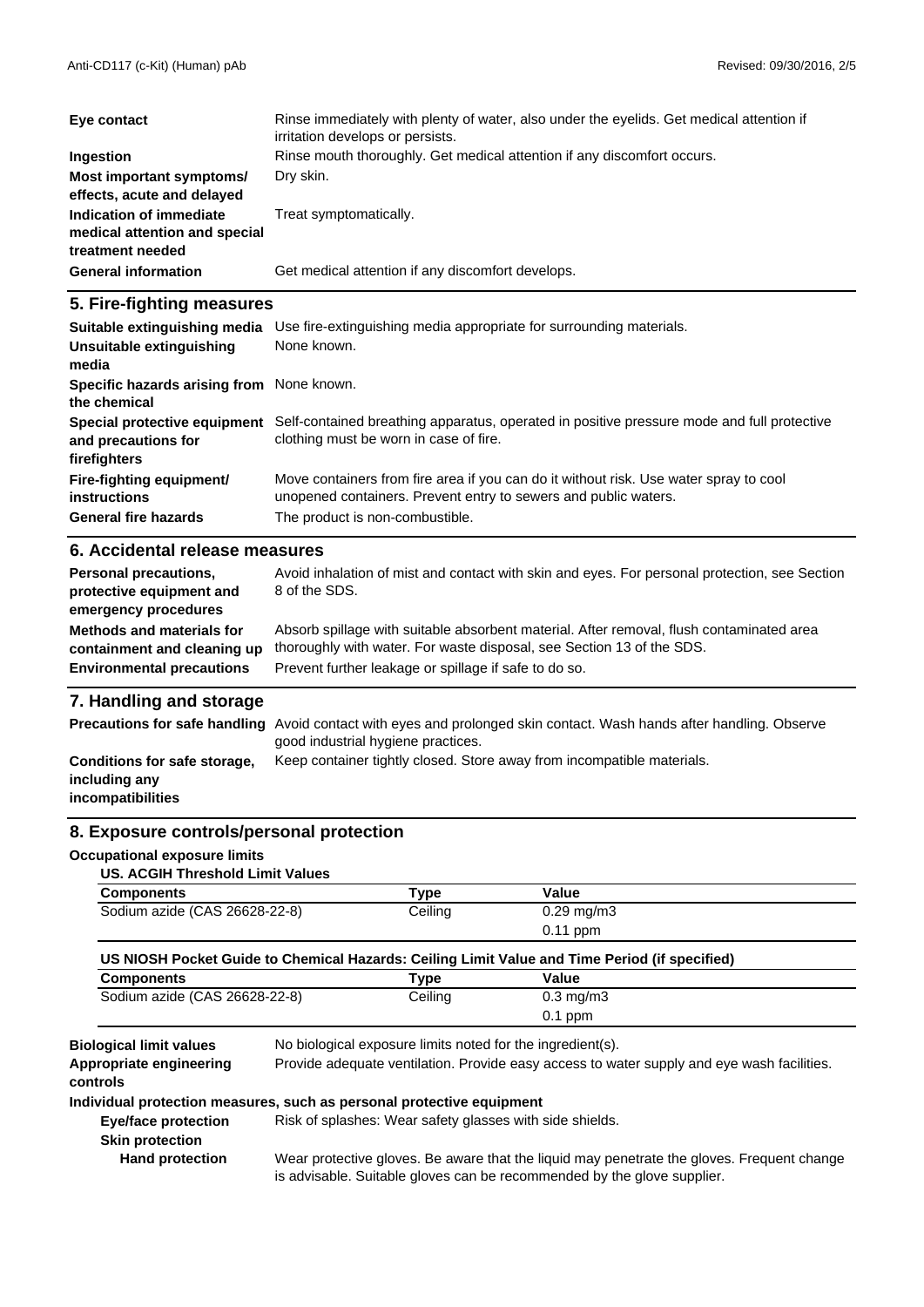| Other                         | Wear appropriate clothing to prevent repeated or prolonged skin contact.                |
|-------------------------------|-----------------------------------------------------------------------------------------|
| <b>Respiratory protection</b> | No special precautions. Seek advice from local supervisor.                              |
| <b>Thermal hazards</b>        | Wear appropriate thermal protective clothing, when necessary.                           |
| General hygiene               | Handle in accordance with good industrial hygiene and safety practice. Wash hands after |
| considerations                | handling. Routinely wash work clothing and protective equipment to remove contaminants. |

## **9. Physical and chemical properties**

| Appearance                                   |                   |
|----------------------------------------------|-------------------|
| <b>Physical state</b>                        | Liquid.           |
| <b>Form</b>                                  | Liquid.           |
| Color                                        | Colorless.        |
| Odor                                         | Odorless.         |
| <b>Odor threshold</b>                        | Not available.    |
| рH                                           | Neutral.          |
| <b>Melting point/freezing point</b>          | Not available.    |
| Initial boiling point and                    | Not available.    |
| boiling range                                |                   |
| <b>Flash point</b>                           | Not available.    |
| <b>Evaporation rate</b>                      | Not available.    |
| Flammability (solid, gas)                    | Not applicable.   |
| Upper/lower flammability or explosive limits |                   |
| <b>Flammability limit</b>                    | Not available.    |
| - lower (%)                                  |                   |
| <b>Flammability limit</b>                    | Not available.    |
| - upper (%)                                  |                   |
| Vapor pressure                               | Not available.    |
| Vapor density                                | Not available.    |
| <b>Relative density</b>                      | Not available.    |
| Solubility(ies)                              | Soluble in water. |
| <b>Partition coefficient</b>                 | Not available.    |
| (n-octanol/water)                            |                   |
| <b>Auto-ignition temperature</b>             | Not available.    |
| <b>Decomposition temperature</b>             | Not available.    |
| <b>Viscosity</b>                             | Not available.    |

# **10. Stability and reactivity**

| <b>Reactivity</b>                            | The product is stable and non reactive under normal conditions of use, storage and                                                                                                                |
|----------------------------------------------|---------------------------------------------------------------------------------------------------------------------------------------------------------------------------------------------------|
| <b>Chemical stability</b>                    | Stable at normal conditions.                                                                                                                                                                      |
| <b>Possibility of hazardous</b><br>reactions | Sodium azide: Reacts with copper, lead, silver, mercury and carbon disulfide to form<br>particularly shock-sensitive compounds. Reacts with acids, forming toxic and explosive<br>hydrogen azide. |
| <b>Conditions to avoid</b>                   | None known.                                                                                                                                                                                       |
| Incompatible materials                       | Heavy metals. Acids.                                                                                                                                                                              |
| <b>Hazardous decomposition</b><br>products   | None known.                                                                                                                                                                                       |

# **11. Toxicological information**

## **Information on likely routes of exposure**

| Ingestion                                         | Large quantities: May cause discomfort if swallowed.                                                  |
|---------------------------------------------------|-------------------------------------------------------------------------------------------------------|
| <b>Inhalation</b>                                 | Under normal conditions of intended use, this material is not expected to be an inhalation<br>hazard. |
| <b>Skin contact</b>                               | Prolonged contact may cause dryness of the skin.                                                      |
| Eye contact                                       | Direct contact with eyes may cause temporary irritation.                                              |
| Symptoms related to the<br>physical, chemical and | Dry skin.                                                                                             |
| toxicological characteristics                     |                                                                                                       |
| Information on toxicological effects              |                                                                                                       |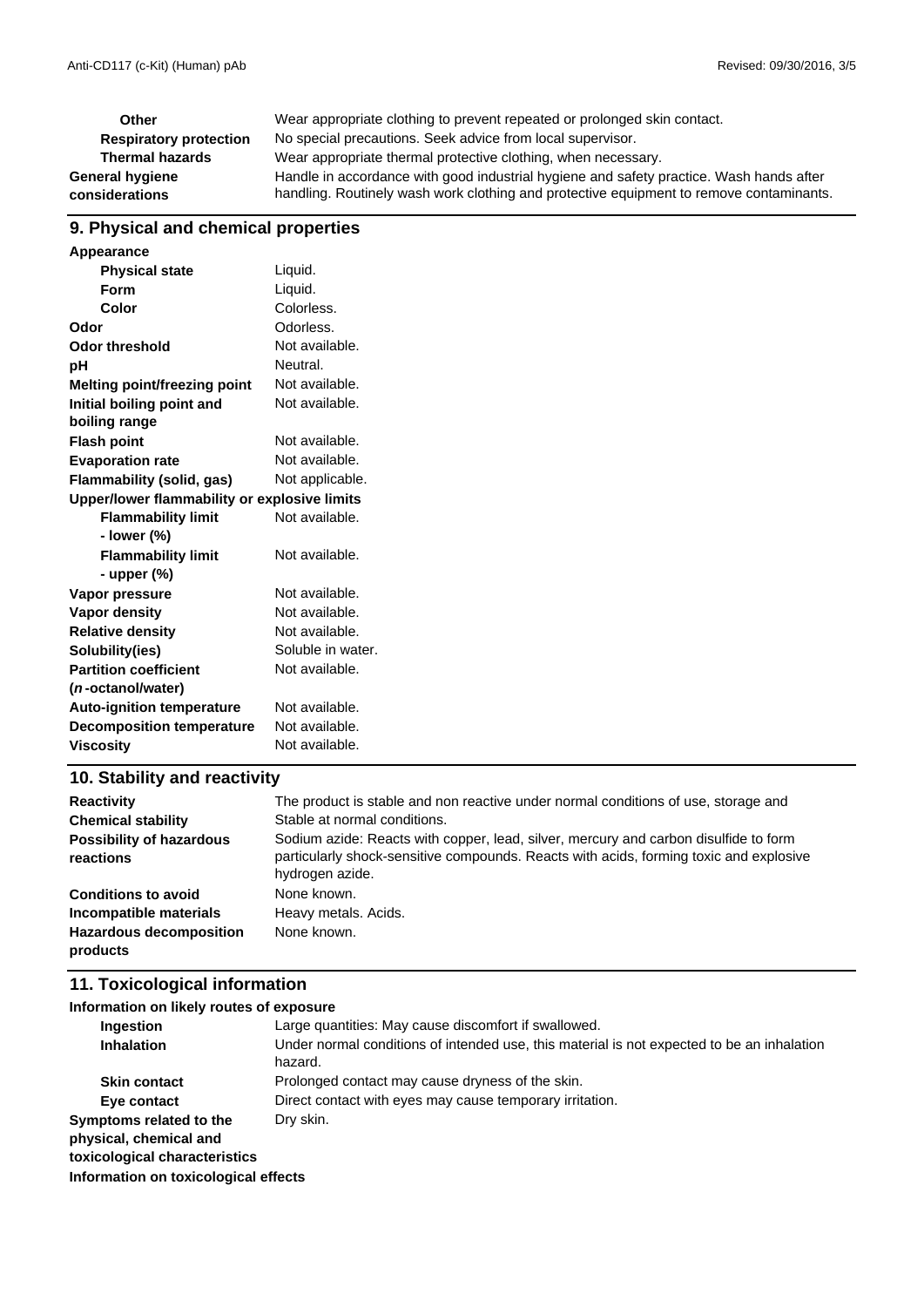| <b>Acute toxicity</b>                             | Large quantities: May cause discomfort if swallowed.              |             |
|---------------------------------------------------|-------------------------------------------------------------------|-------------|
| <b>Skin corrosion/irritation</b>                  | May cause mild skin irritation.                                   |             |
| Serious eye damage/eye<br>irritation              | May cause eye irritation.                                         |             |
| <b>Respiratory sensitization</b>                  | Based on available data, the classification criteria are not met. |             |
| <b>Skin sensitization</b>                         | Based on available data, the classification criteria are not met. |             |
| Germ cell mutagenicity                            | No data available.                                                |             |
| Carcinogenicity                                   |                                                                   |             |
|                                                   | <b>IARC Monographs. Overall Evaluation of Carcinogenicity</b>     | Not listed. |
| <b>NTP Report on Carcinogens</b>                  |                                                                   | Not listed. |
|                                                   | OSHA Specifically Regulated Substances (29 CFR 1910.1001-1050)    | Not listed. |
| <b>Reproductive toxicity</b>                      | No data available.                                                |             |
| Specific target organ toxicity No data available. |                                                                   |             |
| - single exposure                                 |                                                                   |             |
| Specific target organ toxicity                    | No data available.                                                |             |
| - repeated exposure                               |                                                                   |             |
| <b>Aspiration hazard</b>                          | Based on available data, the classification criteria are not met. |             |
| <b>Chronic effects</b>                            | Prolonged inhalation may be harmful.                              |             |

# **12. Ecological information**

| <b>Ecotoxicity</b>               | The product is not classified as environmentally hazardous. However, this does not exclude<br>the possibility that large or frequent spills have a harmful or damaging effect on the<br>environment. |
|----------------------------------|------------------------------------------------------------------------------------------------------------------------------------------------------------------------------------------------------|
| Persistence and degradability    | No data available.                                                                                                                                                                                   |
| <b>Bioaccumulative potential</b> | No data available.                                                                                                                                                                                   |
| <b>Mobility in soil</b>          | No data available.                                                                                                                                                                                   |
| <b>Mobility in general</b>       | The product is water soluble and may spread in water systems.                                                                                                                                        |
| Other adverse effects            | The environmental hazard of the product is considered to be limited.                                                                                                                                 |

# **13. Disposal considerations**

| <b>Disposal instructions</b>      | Dispose of in accordance with all applicable regulations. Do not discharge into drains, water<br>courses or onto the ground. |
|-----------------------------------|------------------------------------------------------------------------------------------------------------------------------|
| <b>Local disposal regulations</b> | Dispose of in accordance with local regulations.                                                                             |
| Hazardous waste code              | Not regulated.                                                                                                               |
| products                          | Waste from residues / unused Dispose of in accordance with local regulations.                                                |
| Contaminated packaging            | Dispose of in same manner as unused product.                                                                                 |
|                                   |                                                                                                                              |

## **14. Transport information**

| <b>DOT</b>                         | Not regulated as dangerous goods. |
|------------------------------------|-----------------------------------|
| <b>IATA</b>                        | Not regulated as dangerous goods. |
| <b>IMDG</b>                        | Not regulated as dangerous goods. |
| <b>Transport in bulk according</b> | Not applicable.                   |
| to Annex II of MARPOL 73/78        |                                   |
| and the IBC Code                   |                                   |

# **15. Regulatory information**

| US federal regulations | This product is not hazardous according to OSHA 29CFR 1910.1200.<br>All components are on the U.S. EPA TSCA Inventory List. |                |
|------------------------|-----------------------------------------------------------------------------------------------------------------------------|----------------|
|                        | TSCA Section 12(b) Export Notification (40 CFR 707, Subpt. D)                                                               | Not regulated. |
|                        | <b>OSHA Specifically Requiated Substances (29 CFR 1910.1001-1050)</b>                                                       | Not listed.    |
|                        | <b>CERCLA Hazardous Substance List (40 CFR 302.4)</b>                                                                       | Not listed.    |
|                        |                                                                                                                             |                |

**Superfund Amendments and Reauthorization Act of 1986 (SARA)**